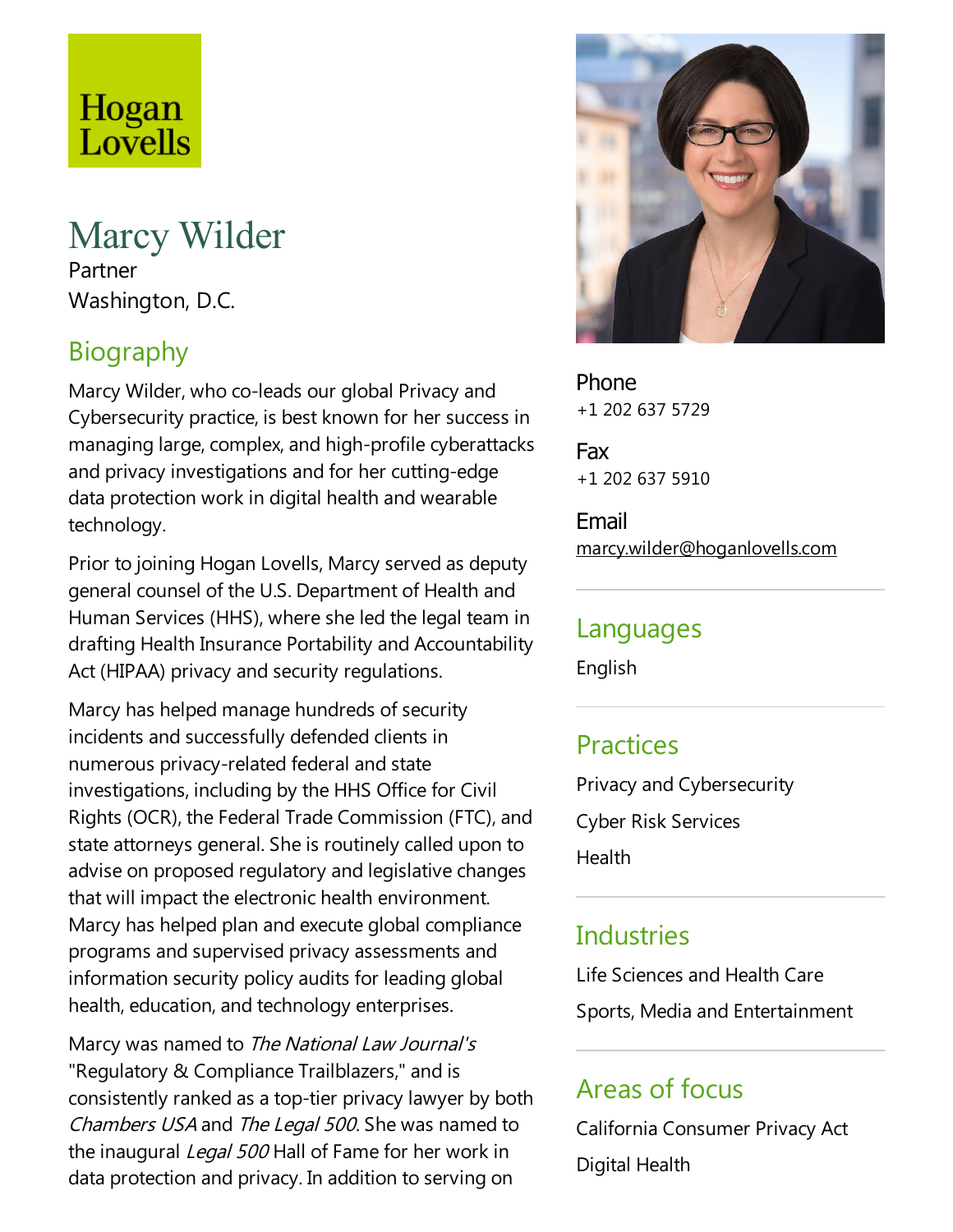the board of directors for the national eHealth Initiative, Marcy has been a featured speaker at conferences and seminars across the country, and she lectures frequently on data privacy and cybersecurity, data analytics, digital health, cross-border data transfers, and privacy issues related to medical and genomicresearch.

## Representative experience

Successfully represented Anthem and helped drivea favorable resolution of the HHS OCR regulatory investigation and related litigation related to highprofile data breach.

Obtained closure of HHS OCR and related government investigations for data breach involving four million individuals, with no adverse action against top-tier academic medical center client.

Lead privacy and security counsel for wearable health and wellness devices for one of the largest global consumer device companies.

Successfully represented numerous clients in HHS OCR investigations, FTC, and state attorneys general privacyrelated investigations and enforcement.

Privacy counsel to life sciences and medical device companies related to health information technology, clinical trials, data exchange, and genomics.

#### Awards and rankings

- **Privacy & Data Security: Healthcare (Nationwide),** Chambers USA, 2019-2022
- **Privacy & Data Security: Healthcare (USA), Chambers** Global, 2020-2021
- **Incident Response 30, Cybersecurity Docket, 2020**
- Privacy & Data Security (Nationwide), Chambers USA, 2008-2018
- **Privacy & Data Security (USA), Chambers Global,** 2011-2019
- Life Sciences Star, Legal Media Group, 2017-2019
- Data, Privacy, Cybersecurity, Expert Guides: Best of

Health Privacy and Cybersecurity Sports

## Education and admissions

## Education

Woman's Law and Public Policy Fellowship, Georgetown University Law Center, 1989

J.D., Stanford Law School, 1988

B.A., Union College, magna cum laude, 1985

## **Memberships**

Board of Directors, e-Health Initiative

Board of Trustees, National Partnership for Women and Families

Former Board of Trustees Member, Georgetown Day School

Health IT Policy Workgroup, Center for Democracy and Technology

Member, American Health Lawyers Association

Member, International Association of Privacy Professionals (IAPP)

National Leadership Council and Former Board Member, Lambda Legal

#### Bar admissions and qualifications

District of Columbia